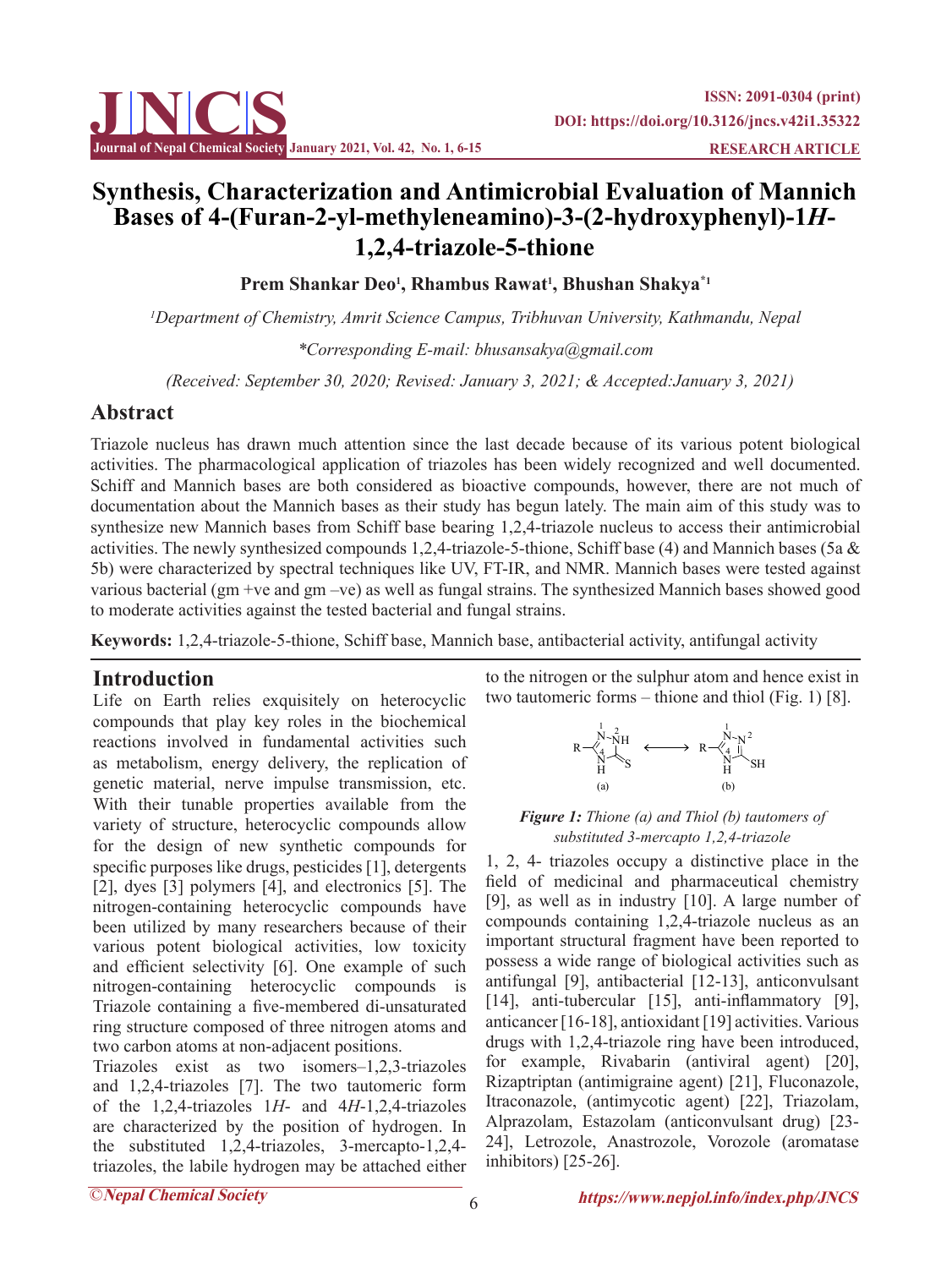The properties and activity of a target compound such as Schiff base [14], Mannich base [27], thiourea [28], triazolothiadiazole [29] etc. can be changed simply by incorporating various substituents to the triazole ring on a different position. Mannich bases are the β-aminoketone that are generally obtained from Mannich reaction. The great synthetic relevance of the Mannich reaction is such that two different chemical moieties could be linked together in one step by means of methylene Bridge [30].

The study of Mannich bases has increased significantly because of their ability to show biological activities as antitubercular [31-32], antimalarial [33], vasorelaxing [34], anticancer [16, 35], anti-inflammatory [36], antifilarial [37], antibacterial [38], antifungal [38], anticonvulsant [39], anthelmintic [40], analgesic [41], anti-HIV [32], antipsychotic [42], antiviral [43] activities and so forth. Besides the biological activities, Mannich bases find applications in a variety of ways including their use as fuel additives [44], resins [45], polymers [46], surfactants [47], as plant growth regulators [48-49]. In the present study, we synthesized Mannich bases following Mannich reaction by combining chemically different amines (diphenylamine and piperazine) with a pharmacologically compatible 1,2,4-triazole nucleus containing Schiff base and evaluated their antimicrobial activities.

# **Materials and Methods**

## **Starting materials**

Hydrazine hydrate was purchased form Qualigens, ethanol from Alpha Chemica, methyl salicylate, *conc.* sulphuric acid, furfuraldehyde, methanol, potassium hydroxide, and hydrochloric acid were purchased from Fischer scientific, carbon disulphide and diphenylamine from Merck, and piperazine from Loba Chemie.

#### **Physical measurements**

Melting points of the synthesized compounds were determined with electrothermal apparatus from Optics technology. TLC of synthesized compounds was performed on silica gel coated plates using *n*-hexane : ethyl acetate solvent system and the spots were visualized by iodine vapuors in an iodine chamber. UV-visible electronic spectra in DMSO were recorded on double beam UV-Visible spectrophotometer of Labtronics (Model LT-2802) in the region 1100-200 nm. FT-IR spectra were measured in the range of  $(4000-400)$  cm<sup>-1</sup> using KBr on IR prestige-21, Shimadzu, Japan. <sup>1</sup>H-NMR and <sup>13</sup>C-NMR were recorded on Bruker AV III 500 MHz NMR using DMSO as the solvent and chemical shifts are expressed in  $\delta$  ppm.

#### **Synthesis and analyses**

The compounds were synthesized from the starting materials as shown in the scheme1.

## *Synthesis of 2-hydroxybenzohydrazide (1)*

2-Hydroxybenzohydrazide (1) was prepared by refluxing a mixture of hydrazine monohydrate (4.5 mL, 0.090 mol) and methyl salicylate (9.129 g, 0.060 mol) for 6 h [50]. The volume of the resulting solution was reduced to half by evaporation on a hot water bath and cooled. White crystalline solid separated out was filtered, washed with cold ethanol and recrystallized with absolute ethanol and was dried in a hot air oven at 50-60 °C. Yield - 79 % (7.228 g), white solid, mp 145-147 °C, R<sub>f</sub> = 0.64 (*n*-hexane : ethyl acetate, 8:2).

## *Synthesis of potassium 2-(2-hydroxybenzoyl) hydrazinecarbodithioate (2)*

To the ice-cold ethanol solution  $(\sim 20 \text{ mL})$  containing 2-hydroxybenzohydrazide (4.565 g, 0.030 mol) and potassium hydroxide (1.683 g, 0.030 mol), carbon disulphide (2.284 g, 0.030 mol) was added dropwise



*Scheme 1: Synthetic route for the synthesis of Mannich bases of 1,2,4-triazole*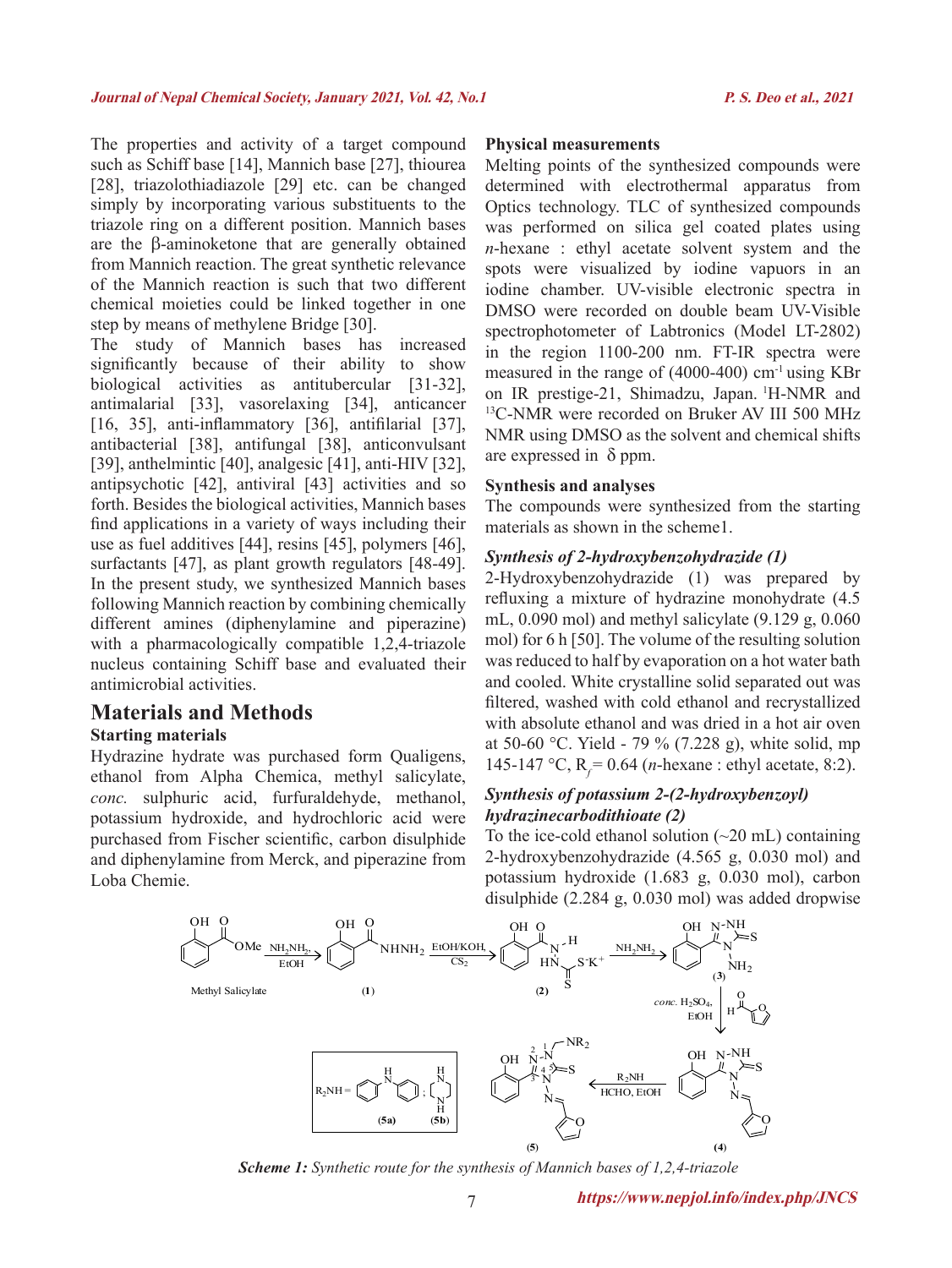with constant stirring. The solution was stirred for 21 hours at room temperature on a magnetic stirrer. Anhydrous diethyl ether (~20 mL) was added, the precipitated solid was washed twice with anhydrous diethyl ether and dried in a desiccator [51]. Yield - 62% (4.898 g), white solid, mp 240 °C,  $R_f = 0.58$ (*n*-hexane : ethyl acetate, 8:2).

#### *Synthesis of 4-amino-2-(2-hydroxyphenyl)-1H-1,2,4-triazole-5-thione (3)*

A suspension of potassium 2-(2-hydroxybenzoyl) hydrazinecarbodithioate (4.680 g, 0.018 mol) and hydrazine monohydrate (1.5 mL) in distilled water  $(\sim 5 \text{ mL})$  was refluxed for 5 h till the evolution of hydrogen sulphide gas was ceased. The reaction mixture was cooled, diluted with ice-cold water  $(-50$ mL) and acidified with conc. HCl. The solid product was separated by filtration, washed twice with cold water (30 mL) and recrystallized with absolute ethanol [52]. Yield: 79 % (2.894 g, 0.014 mol), off white solid, m.p.  $166-169$  °C, R<sub>f</sub>: 0.35 (n-hexane :ethyl acetate, 8:2). UV- Visible spectrum  $(\lambda_{\text{max}})$  nm = 302, 309, 331, 353. IR spectrum (selected bands) cm-1 = 3287, 3186, 3063, 1612, 1543, 1296, 946. 1 H-NMR  $(500 \text{ MHz}, \text{DMSO- d}_6) \delta \text{ ppm} = 13.86 \text{ (br s, 1H, NH)},$ 10.36 (s, 1H, OH), 7.43-7.31 (m, 2H, Ar-H), 7.00 (d,  $J = 8.20$  Hz, 1H, Ar-H), 6.93 (t,  $J = 7.57$  Hz, 1H, Ar-H), 5.62 (br s, 2H, N<u>H<sub>2</sub></u>).<sup>13</sup>C- NMR (125 MHz, d<sub>6</sub>) δ ppm = 166.54 (Triazole-C5), 156.53 (Ar-C), 149.62 (Triazole-C3), 132.6 (Ar-C), 131.32 (Ar-C), 119.5 (Ar-C), 116.67 (Ar-C), 113.52 (Ar-C).

## *Synthesis of Schiff's base 4-(furan-2-ylmethyleneamino)-3-(2-hydroxyphenyl)-1H-1,2,4 triazole-5-thione (4)*

A hot ethanolic solution  $(\sim 5 \text{ mL})$  of furfuraldehyde (1.922 g, 0.020 mol) and triazole thione (4.165 g, 0.020 mol) was refluxed for  $\sim$ 5 h in presence of 5 drops of *con*c. sulphuric acid. The solid mass obtained on cooling was filtered under suction, washed with cold ethanol and recrystallized with hot ethanol [53]. Yield: 65% (3.626 g, 0.013 mol), greyish black crystalline solid, m.p.161-163 °C,  $R_f$ : 0.74 (n-hexane: ethyl acetate, 8:2). UV- Visible spectrum  $(\lambda_{\text{max}})$  nm = 302, 309, 331, 353. 394. IR spectrum (selected bands)  $cm^{-1}$  = 3356, 3225, 3093, 2931, 1614, 1540, 1236, 948. <sup>1</sup>H-NMR (500 MHz, DMSO- d<sub>6</sub>) δ ppm = 14.09 (br s, 1H, triazole N<u>H</u>), 10.06 (s, 1H, OH), 9.42 (s, 1H, N=CH), 7.98 (br s, 1H, Furan-H), 7.39 (br s, 1H, Ar-H), 7.37 (br s, 1H, Ar-H), 7.31 (d, *J =* 3.15 Hz, 1H, Ar-H), 6.93-6.90 (m, 2H, Ar-H & Furan-H), 6.73 (dd, *J =* 1.89, 3.78 Hz, 1H, Furan-H), 13C- NMR (125

MHz,  $d_6$ ) δ ppm = 162.14 (N=<u>C</u>H), 156.66 (Triazole C5), 154.43 (Ar-C), 148.83 (Triazole C3), 148.35 (Furan-C), 147.67 (Furan-C), 132.82 (Ar-C), 131.61 (Ar-C), 120.93 (Ar-C), 119.37 (Furan-C), 116.46 (Ar-C), 113.42 (Ar-C), 113.39 (Furan-C).

## *Synthesis of Mannich's base 1-{(diphenylamino) methyl}-4-(furan-2-ylmethyleneamino)-3-(2 hydroxyphenyl)-1H-1,2,4-triazole-5-thione (5a)*

A mixture 40% formaldehyde (0.3 mL, 0.01 mol), hot ethanolic solution of Schiff's base (1.432 g, 0.005 mol) and diphenylamine (0.846 g, 0.005 mol) was refluxed for 3 h. Excess amount of distilled water was added and the reaction mixture was left overnight. The precipitate was filtered under suction, washed with cold ethanol and recrystallized by absolute ethanol [53]. Yield: 66% (1.540 g, 0.033 mol), brownish black crystalline solid, m.p. 109-110 °C, R<sub>r</sub>: 0.72 (*n*-hexane : ethyl acetate, 8:2). UV- Visible spectrum  $(\lambda_{\text{max}})$  nm =302, 309, 339, 353, 393. IR spectrum (selected bands) cm<sup>-1</sup> = 3217, 2932, 1605, 1497, 1234, 933. H-NMR (500 MHz, DMSO- d<sub>6</sub>) δ ppm = 10.93 (s, 1H, OH), 9.32 (s, 1H, N=CH), 8.14 (br s, 1H. Ar-H), 8.00 (br s, 1H, Furan-H), 7.96-7.94 (dd, *J =* 8.20×(2), 1H, Ar-H), 7.51-7.44 (m, 1H, Ar-H), 7.37-7.29 (m,4H, Diphenylamine-H & Furan-H), 7.27-7.20 (m, 4H, Diphenylamine-H & Furan-H), 7.08 (d, *J=* 8.20, 1H, Ar-H), 6.82 (dd, *J* = 5.7 Hz, 1H, Furan –H), 6.16 (s, 2H, N-C $_{12}^{\text{H}}$ -N).<sup>13</sup>C- NMR (125 MHz,  $d_6$ )  $\delta$  ppm = 166.30 (Triazole C5), 159.02 (Ar-C), 148.57 (Triazole C3), 147.54 (Furan-C), 146.65 (2C, Diphenhylamine–C), 143.90 (2C, Furan-C), 134.55 (N=CH), 129.61 (4C, Diphenyl–C), 121.93 (2C, Diphenhylamine–C), 120.11 (Ar-C), 119.72 (Furan-C), 117.74 (4C, Diphenhylamine–C), 117.19 (Ar-H), 115.43 (2C, Furan-H), 113.44 (Ar-H), 88.61  $(N$ - $CH_2$ -N).

## *Synthesis of Mannich's base 4-(furan-2 ylmethylemeamino)-3-(2-hydroxyphenyl)-1- (piperazin-1-ylmethyl)-1H-1,2,4-triazole-5 thione(5b)*

A mixture 40% formaldehyde (0.3 mL, 0.01 mol), hot ethanolic solution of Schiff's base (1.432 g, 0.005 mol) and piperazine (0.431 g, 0.005 mol) was refluxed for 3 h. Excess amount of distilled water was added and the reaction mixture was left overnight. The precipitate was filtered under suction, washed with cold ethanol and recrystallized by absolute ethanol. Yield: 78% (1.501 g, 0.004 mol), brown solid, m.p. 140-142 °C, R<sub>f:</sub>: 0.89 (*n*-hexane : ethyl acetate, 8:2). UV- Visible spectrum  $(\lambda_{\text{max}})$  nm = 302, 309, 339,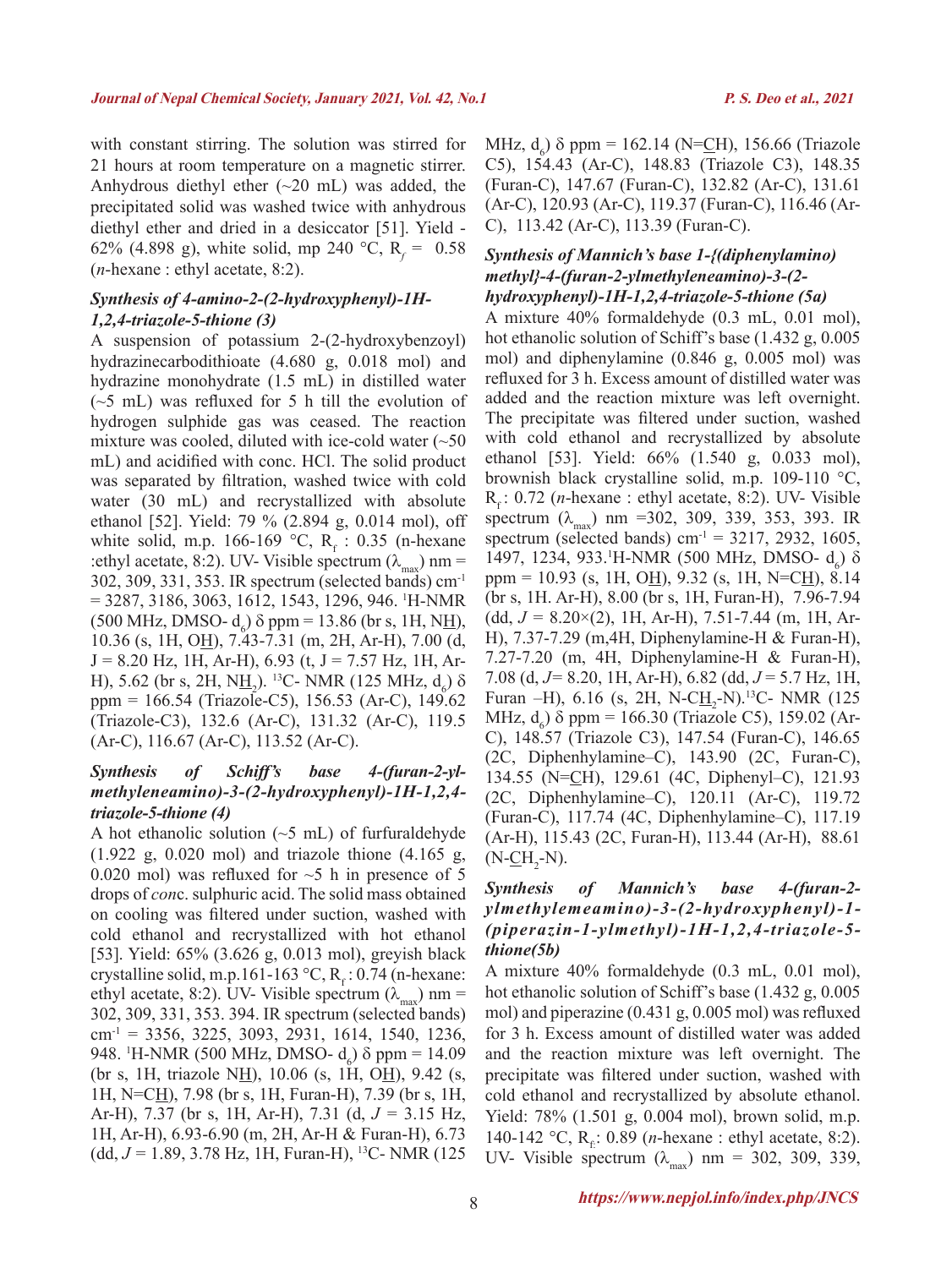354, 405. IR spectrum (selected bands) cm<sup>-1</sup> =  $3240$ , 2939, 2831, 1705, 1551, 1304, 934. 1 H-NMR (500 MHz, DMSO-  $d_6$ )  $\delta$  ppm = 10.13 (s, 1H, O<u>H</u>), 9.39  $(s, 1H, N=CH), 8.12$  (br s, 1H, Ar-H), 8.00 (br s, 1H, Furan-H), 7.93 (dd, *J =* 8.20 Hz×(2), 1H, Ar-H), 7.51-7.42 (m, 1H, Ar-H), 7.13 (d, *J =* 8.20, 1H, Ar-H), 5.13 (s, 2H, N-C $\underline{H}_2$ -N), 3.87 (br s, 4H, Piperazine-C), 3.82 (br s, 4H, Piperazine-C), 2.79 (br s, 1H, NH-Piperazine)<sup>13</sup>C- NMR (125 MHz,  $d_6$ )  $\delta$  ppm = 166.13 (Triazole C5), 159.05 (Ar-C), 148.57 (Triazole C3), 147.22 (Furan-C), 145.55 (Furan-C), 134.55 (N=CH), 129.27 (Ar-C), 125.60 (Ar-C), 121.58 (Ar-C), 119.63 (Furan-C), 117.73 (Ar-C), 113.15 (Furan-C), 77.33 (N-CH2-N), 53.90 (2C, Piperzine-C), 44.22 (2C, Piperzine-C).

### **Antimicrobial (antibacterial and antifungal) screening**

The antimicrobial activities of the newly synthesized Mannich bases were screened against different gram-positive bacterial strains – *Bacillus subtilis, Enterococcus faecalis, Staphylococcus aureus, and Staphylococcus epidermis*; gram-negative bacterial strains – *Escherichia coli, Klebsiella pneumonia, Proteus vulgaris, Pseudomonas aeruginosa, Shigella dysenteriae,* and fungal strains – *Candida albicans, Saccharomyces cerevisiae* according to agar well diffusion methods as described by Perez *et al*, [54]. The overnight culture of bacterial and fungal strains from nutrient agar and potato dextrose agar respectively was adjusted to 0.5 Mc Farland standards over the appropriate medium Muller-Hinton Agar (MHA) for bacteria and Muller-Hinton Agar with Glucose and Methylene Blue (MHA, GMB) for fungi by using a sterile swab. On each agar plate wells of 6 mm diameter suitably separated were loaded with 50 μL of the test solution of the samples and solvent as a negative control. Chloramphenicol (60 mcg.mL-1) and Clotrimazole  $(200 \text{ mcg.mL}^{-1})$  were used as reference antibacterial and antifungal respectively. The inoculated plates were kept at a suitable temperature  $(35\pm2$  °C for bacteria and  $25\pm2$  °C for fungi). After proper incubation (18-24 h for bacteria, 24-48 h for fungi) the plates were examined for zone of inhibition (ZOI) around the well which is suggested by clear area with no growth of organisms.

## **Results and Discussion Chemistry**

Mannich base 5a & 5b were synthesized from the Schiff base containing 1,2,4-triazole-5-thione nucleus according to the scheme 1. Methyl salicylate was refluxed with hydrazine hydrate and ethanol to yield acid hydrazide (1). Treatment of (1) with alcoholic potassium hydroxide and carbon disulphide resulted in the formation of dithiocarbazinate (2). The ring closure of compound (2) in presence of excess hydrazine hydrate in ethanol gave 4-amino-2-(2-hydroxyphenyl)-1*H*-1,2,4-triazole-5-thione (3). Condensation of 1,2,4-triazole (3) with furfuraldehyde and refluxed with ethanol along with *conc*.  $H_2SO_4$ as catalyst gave 4-(furan-2-yl-methyleneamino)-3-  $(2-hydroxyphenyl)-1H-1,2,4-triazole-5-thione$  (4). Mannich bases were synthesized finally by refluxing formaldehyde, ethanolic solution of Schiff base (4) and diphenylamine to form (5a), whereas (5b) is formed when piperazine is used instead of diphenylamine.

#### **Spectroscopic studies**

The structure of the 1,2,4-triazole-5-thione, Schiff base and Mannich bases were confirmed by UV, FT-IR, <sup>1</sup>H-NMR and <sup>13</sup>C-NMR spectral techniques.

#### *UV-Visible spectral analysis*

The UV-visible electronic spectra of the compounds were studied in DMSO. All the synthesized compounds showed the absorbance at 302 and 309 nm which corresponds to the aromatic C=C and azomethine C=N  $(\pi \rightarrow \pi^*)$  of triazole ring. Compound (3) also exhibited absorptions at 331 nm due to  $(n \rightarrow \pi^*)$  transitions associated with the nonbonding electron pair of the nitrogen atom of triazole C=N and sulphur atom of C=S. The absorption at 353 nm is attributable to  $(n\rightarrow \pi^*)$  transitions associated with *o*-hydroxy group. Compound (4) also showed three other bands at 339 nm, 353 nm and 394 nm associated  $(n\rightarrow \pi^*)$  C=N and C=S,  $(n\rightarrow \pi^*)$  transitions of o-hydroxy group and  $(n\rightarrow \pi^*)$  transitions of azomethine group C=N respectively [55]. Compound  $(5a)$  &  $(5b)$  exhibited three other electronic transitions - one at 339 nm because of the  $(n\rightarrow \pi^*)$  electronic transitions of triazole C=N and sulphur atom of C=S, another at 353 & 354 nm (Mannich base 5a & 5b respectively) associated with  $(n \rightarrow \pi^*)$  transitions of o-hydroxy group, and the next band at 393 and 405 nm respectively due to  $(n\rightarrow \pi^*)$  transitions of azomethine group C=N.

#### *FT-IR spectral analysis*

The formation of triazole (3) is confirmed by the presence of a medium band at 1296 cm-1 and strong band at  $946 \text{ cm}^{-1}$  corresponding to N-C=S thioamide II and C=S thioamide IV. Moreover, no absorption bands were detected about 1651-1707 cm<sup>-1</sup> indicating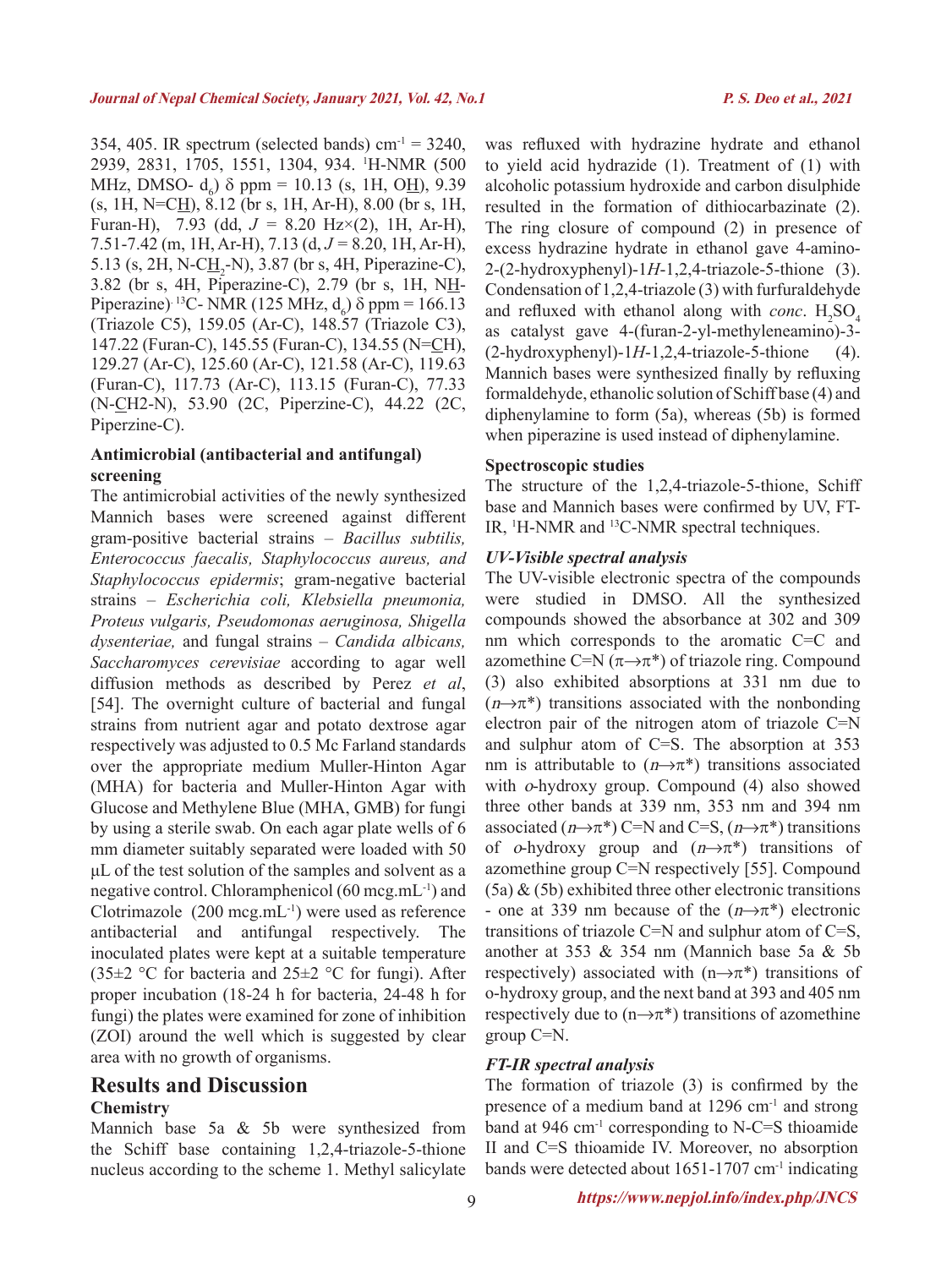the absence of C=O group of the compound which is the evidence for the conversion of dithiocarbazinate to triazoles [56]. The absence of band at 1700 cm-1 clearly indicates the amino condensation and hence the formation of Schiff bases [53]. The absence of medium intensity bands in the region of 3500-3200 cm<sup>-1</sup> attributable to  $-NH_2$  protons demonstrates the formation of Schiff bases [57]. Further, absence of an absorption band in the region of 2300-2600 cm-1 region cited for the –SH group clearly states that, in the solid-state, the compound exists predominantly in the thionic form [58-59]. The formation of Mannich bases  $(5a)$  &  $(5b)$  is supported by the presence of medium absorption band at 1234 cm-1 and weak absorption band at 1304 cm-1 respectively due to N-C=S group and also the absence of absorption band at 2550cm-1 due to S-H structure, hence, supporting the formation of N- Mannich bases but not S- Mannich bases [53].



*Figure 2: UV-Visible spectrum of compound 4*

#### *1 H-NMR spectral analysis*

In <sup>1</sup> H-NMR spectrum of compound (3), the broad singlet at 13.86 ppm is attributed to the hydrogen attached to the nitrogen which suggests the formation of thione based triazole [60] which is equally supported by the absence of IR absorption band at 2600 cm-1 due to thiol group. The 1 H-NMR spectrum of Schiff base showed a singlet at 9.42 due to presence of –N=CH group and absence of signals approximately at 5.76 ppm  $(NH_2)$  in the molecule confirming the formation of Schiff bases. The absence of exchangeable -SH signals c.a. 4.0 ppm indicated the predominance of the thione tautomer in DMSO-d<sub> $<sub>c</sub>$  [61]. The singlets</sub></sub> found at 6.16 ppm and 5.13 ppm due to  $N\text{-}CH_2\text{-}N$ group confirms the formation of Mannich bases (5a & 5b) from Schiff base. Moreover, the absence of a peak at 11.5 ppm clearly suggests the absence of thiol group in the structure instead thione based Mannich base is formed [53].

#### *13C-NMR spectral analysis*

The typical carbon resonance at δ162.57-167.67 ppm was indicative of triazole C5, i.e., C=S group [62].



*Figure 4: <sup>1</sup> H NMR spectrum of compound 5b*

The compounds 3, 4, 5a & 5b consists of a peak at 166.54, 162.14, 166.30 and 166.13 ppm respectively. The signal of C=N is observed at 149.62, 148.83, 148.57 and 148.57 ppm for compounds 3, 4, 5a & 5b respectively. The peak found at 156.66 ppm due to the azomethine carbon confirms the formation of Schiff base [63]. In compound 5a, the aromatic carbons of diphenyl group were found in the region of 146.65-117.74 ppm whereas the piperazine carbon (5b) was found in the region of 53.90  $& 44.22$  ppm [62]. The formation of Mannich bases (5a  $&$  5b) were confirmed by the presence of peak at 88.61 ppm and 77.33 ppm respectively.



*Figure 5: Expanded 1 H NMR spectrum of compound 5b*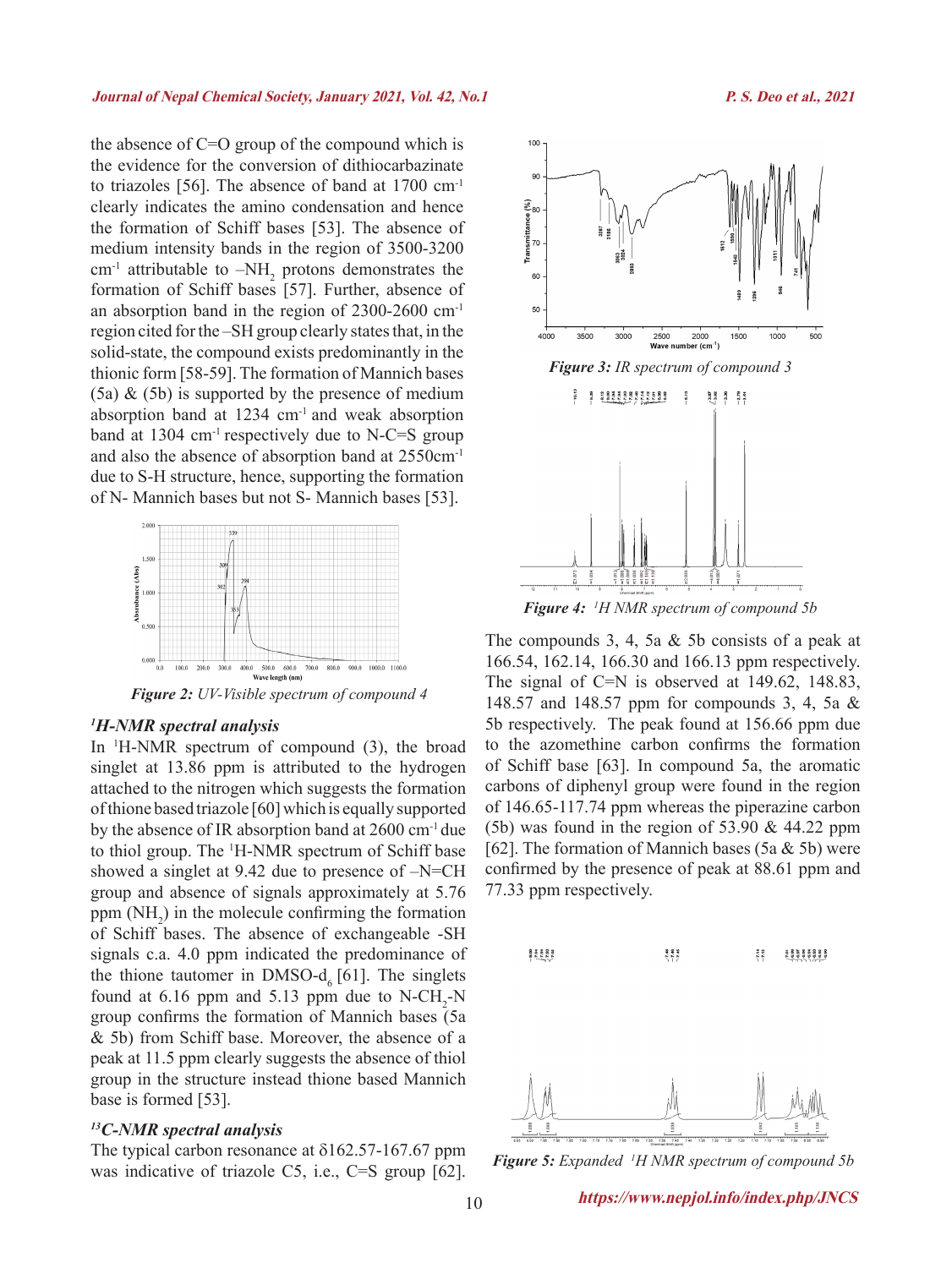

*Figure 6: 13C NMR spectrum of compound 5b*

#### **Antimicrobial screening**

The antimicrobial screening revealed that the compounds showed moderate activity against bacterial strains and good activity against fungi. Compound 5a with diphenylamine appeared more active against gram –ve bacteria than gram +ve bacteria, while compound 5b with piperazine was found to be more effective against gram +ve bacteria than gram –ve.

Compound 5a showed better activity against gramnegative bacterial strain of Proteus vulgaris than any other bacterial strain whereas 5b showed the greatest activity against gram-positive bacterial strain Staphylococcus aureus against which 5a was ineffective. Compound 5a exhibited remarkable activity against the bacterial strains P. vulgaris and P. aeruginosa towards which the standard antibacterial chloramphenicol showed no activity. Likewise, compound 5b was also found to be effective against P. vulgaris. Both Mannich bases were ineffective against B. subtilis, and S. epidermidis.

Both 5a and 5b exhibited remarkable activity against the fungal strains C. albicans and S. crevisiae comparable to that of the standard drug clotrimazole. The piperizinyl derivative 5b exhibited more potent antifungal activity than the diphenylamine derivative 5a.

Compound 5b showed better antifungal activity than compound 5a for both fungal strains.

|                                         | Diameter of Zone of Inhibition (mm) |                  |                                                                        |                                                                     |
|-----------------------------------------|-------------------------------------|------------------|------------------------------------------------------------------------|---------------------------------------------------------------------|
| <b>Microbial Strain</b>                 | Compound<br>(5a)                    | Compound<br>(5b) | <b>Chloramphenicol</b><br>Conc <sup>n</sup> (60 mcg.mL <sup>-1</sup> ) | <b>Clotrimazol</b><br>Conc <sup>n</sup> (200 mcg.mL <sup>-1</sup> ) |
| Bacillus subtilis <sup>a</sup>          |                                     |                  | 26.6                                                                   | Νl                                                                  |
| Enterococcus faecalis <sup>a</sup>      | 7.0                                 | 8.0              | 20.9                                                                   | NT                                                                  |
| Staphylococcus aureus <sup>a</sup>      | -                                   | 14.5             | 28.4                                                                   | NT                                                                  |
| Staphylococcus epidermidis <sup>a</sup> |                                     |                  | 31.7                                                                   | NT                                                                  |
| Escherichia coli <sup>b</sup>           | 7.8                                 | 7.3              | 20.9                                                                   | NT                                                                  |
| Klebsiella pneumoniae <sup>b</sup>      | 7.7                                 |                  | 12.3                                                                   | NT                                                                  |
| Proteus vulgaris <sup>b</sup>           | 9.7                                 | 12.2             |                                                                        | NT                                                                  |
| Pseudomonas aeruginosa $\phi$           | 8.5                                 |                  |                                                                        | NT                                                                  |
| Shigella dysenteriae <sup>b</sup>       | 7.0                                 |                  | 29.0                                                                   | NT                                                                  |
| Candida albicans <sup>f</sup>           | 18.1                                | 21.7             | NT                                                                     | 32.3                                                                |
| Saccharomyces cerevisiae                | 12.5                                | 19.4             | NT                                                                     | 24.4                                                                |

*Table 1: Inhibition zones showing antimicrobial activities of Mannich bases and reference antibiotic*

'-' No activity; <sup>*a*</sup> Gram positive bacteria; <sup>*b*</sup> Gram negative bacteria; *f* fungi, NT = not tested



*Figure 7: Antimicrobial activity of Mannich bases against (a) Enterococcus faecalis (Gram +ve bacteria) (b) Proteus vulgaris (Gram –ve bacteria) and (c) Candida albicans (Fungi)*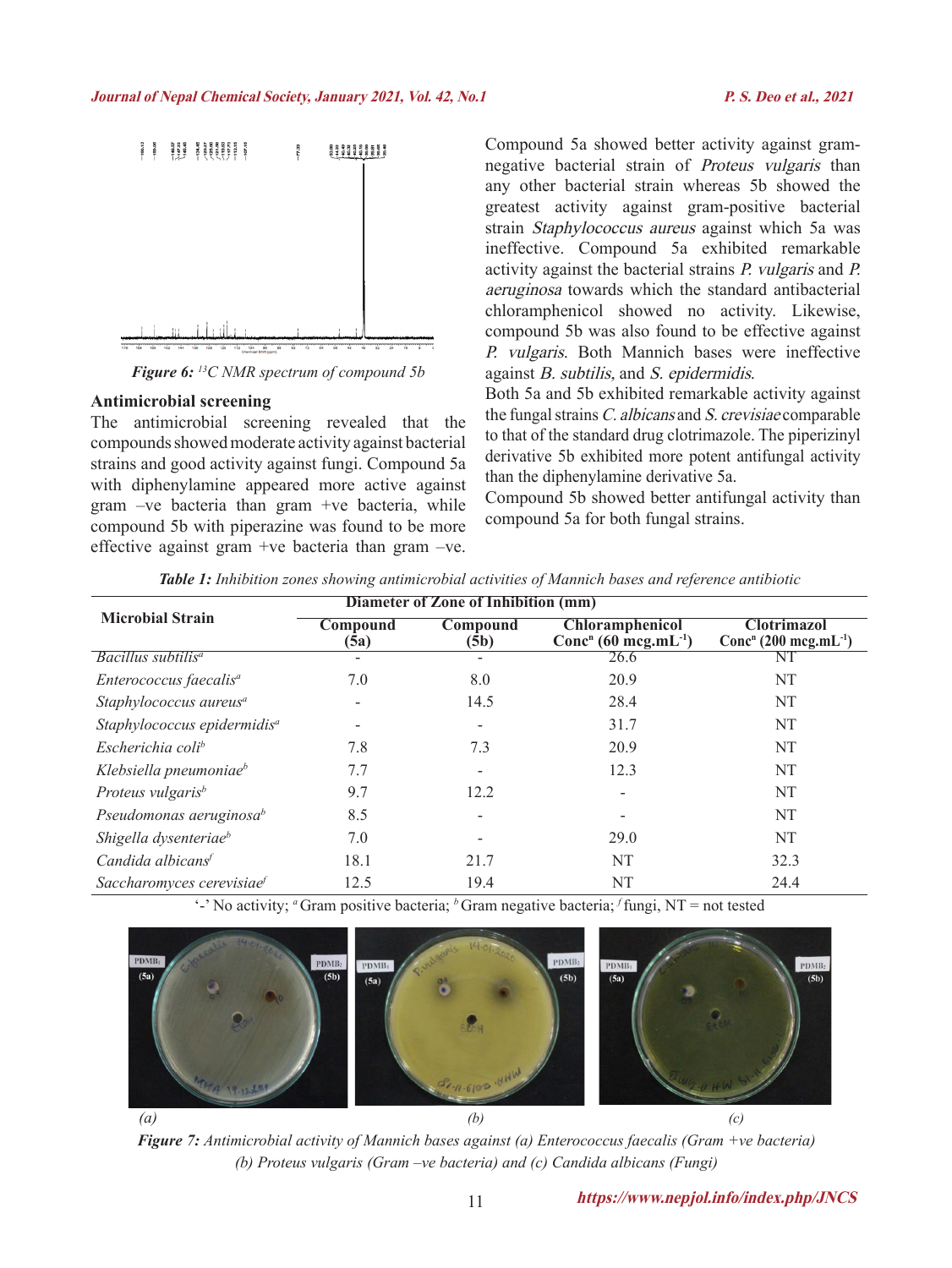# **Conclusion**

A new Schiff base 4-(furan-2-yl-methyleneamino)-3- (2-hydroxyphenyl)-1H-1,2,4-triazole-5-thione and two new Mannich bases viz. 1-{(diphenylamino)methyl}- 4-(furan-2-ylmethyleneamino)-3-(2-hydroxyphenyl)- 1H-1,2,4-triazole-5-thione and 4-(furan-2 ylmethylemeamino)-3-(2-hydroxyphenyl)-1- (piperazin-1-ylmethyl)-1H-1,2,4-triazole-5-thione were prepared. These synthesized compounds were characterized by spectroscopic techniques (UV, FT-IR, <sup>1</sup> H-NMR and 13C-NMR). The Mannich 5a with diphenylamine exhibited broad-spectrum against gram-negative bacterial strain than compound 5b with piperazine. However, compound 5b was found to be more potent in bacterial as well as fungal inhibition than 5a. 1,2,4-Triazole Mannich bases exhibit more promising antifungal activity than antibacterial activity.

## **Acknowledgments**

The authors would like to acknowledge the University Grants Commission of Government of Nepal for the financial support through the Faculty Research Grant provided to B. Shakya (FRG-2075/76-S&T-3); Department of Plant Resources, Thapathali, Kathmandu, Nepal for the FT-IR spectra and antimicrobial screening; SAIF, IIT Madras, Chennai, India for NMR spectra; and Hari Bhakta Oli (Department of Chemistry, Amrit Campus) for the UV-Visible data acquisition.

# **References**

- 1. S. Cerezo-Galvez, T. Bretschneider, C. Grondal, R. Fischer, M. Fuesslein, P. Reinisch, M. Gueclue, K. Ilg, P. Loesel and O. Malsam, Heterocyclic compounds as pesticides, U.S. Patent US-9920059-B2, March 20, 2018.
- 2. P. Gourdon, J. L. Andersen, K. L. Hein, M. Bublitz, B. P. Pedersen, X-Y. Liu, L. Yatime, M. Nyblom, T. T. Nielsen, C. Olesen, J. V. Møller, P. Nissen, and J. P. Morth, HiLiDe-Systematic approach to membrane protein crystallization in lipid and detergent. *Crystal Growth and Design*, 2011, **11**(6), 2098-2106. (DOI: 10.1021/cg101360d).
- 3. P. Yang, P. A. Martos, and B. Barrett, Symposium introduction: 51st North American Chemical Residue Workshop, *Journal of Agriculture and Food Chemistry*, 2015, **63**(21), 5099. (DOI: 10.1021/acs.jafc.5b00159).
- 4. K. Fuji, S. Tampa, K. Shono, A. Sugie, and A. Mori, Murahashi, coupling polymerization:<br>Nickel(II)-N-heterocyclic carbene complex-Nickel(II)-*N*-heterocyclic carbene catalyzed polycondensation of organolithium

species of (hetero)arenes. *Journal of American Chemical Society*, 2013, **135**(33), 12208-12211. (DOI:10.1021/ja406374t).

- 5. H. Nomura, S. Kawakami, N. Ohsawa, S. Seo, Triazole derivative, and light-emitting element, light emitting device, and electronic device with the use of triazole derivative, U. S. Patent US20160268515 A1, September 15, 2016.
- 6. J. Zhang and G. Xiao, Study progress in nitrogenous heterocyclic compounds, *Shiyou Huagong/Petrochemical Technology*. 2011, **40**, 579-584.
- 7. K. T. Potts, The chemistry of 1,2,4-triazoles, *Chemical Reviews*, 1961, **61**(2), 87-127. (DOI: 10.1021/cr60210a001).
- 8. R. M. Balabin, Tautomeric equilibrium and hydrogen shifts in tetrazole and triazoles: Focalpoint analysis and *ab*-*initio* limit, *Journal of Chemical Physics*, 2009, **131**(154307), 1- 8. (DOI: 10.1063/1.3249968).
- 9. S. Maddila, R. Pagadala, and S. B. Jonnalagadda, 1,2,4-Triazoles: A review of synthetic approaches and the biological activity, *Letters in Organic Chemistry*, 2013, **10**(10), 693-714. (DOI: 10.217 4/157017861010131126115448).
- 10.M. M. Antonijevic and M. B. Petrovic, Copper corrosion inhibitors. A review. *International Journal of Electrochemical Science*, 2008, **3**(1), 1–28.
- 11. K. P. Kapri, S. B. Singar and B. Shakya, Synthesis of Schiff bases of 4-amino-5-(2-hydroxyphenyl)- 4*H*-1,2,4-triazole-3-thiol as potent antimicrobial agents, *Amrit Research Journal,* 2020, **1**(1) 29-36. (DOI: 10.3126/arj.v1i1.32450).
- 12.P. Zoumpoulakis, C. Camoutsis, G. Pairas, M. Sokovic, J. Glamoclija, C. Potamitis and A. Pitsas, Synthesis of novel sulfonamide-1,2,4-triazoles, 1,3,4-thiadiazoles and 1,3,4-oxadiazoles, as potential antibacterial and antifungal agents, Biological evaluation and conformational analysis studies. *Bioorganic & Medicinal Chemistry*, 2012, **20**(4), 1569-1583. (DOI: 10.1016/j. bmc.2011.12.031).
- 13.I. Küçükgüzel, S. G. Küçükgüzel, S. Rollas, G. Otuk-Sanis, O. Ozdemir, I. Bayrak, T. Altug, and J. P. Stables, Synthesis of some 3-(aryl/alkylthio)- 4-alkyl/aryl-5-(4-aminophenyl)-4*H*-1,2,4-triazole derivatives and their anticonvusltant activity. *Il Farmaco,* 2004, **5**(11), 893-901. (DOI: 10.1016/j. farmac.2004.07.005).
- 14.I. Küçükgüzel, S. G. Küçükgüzel, S. Rollas, and M. Kiraz, M. (2001). Some 3-thioxo/alkylthio1,2,4 triazoles with a substituted thiourea moiety as possible antimycobacterials. *Bioorganic and*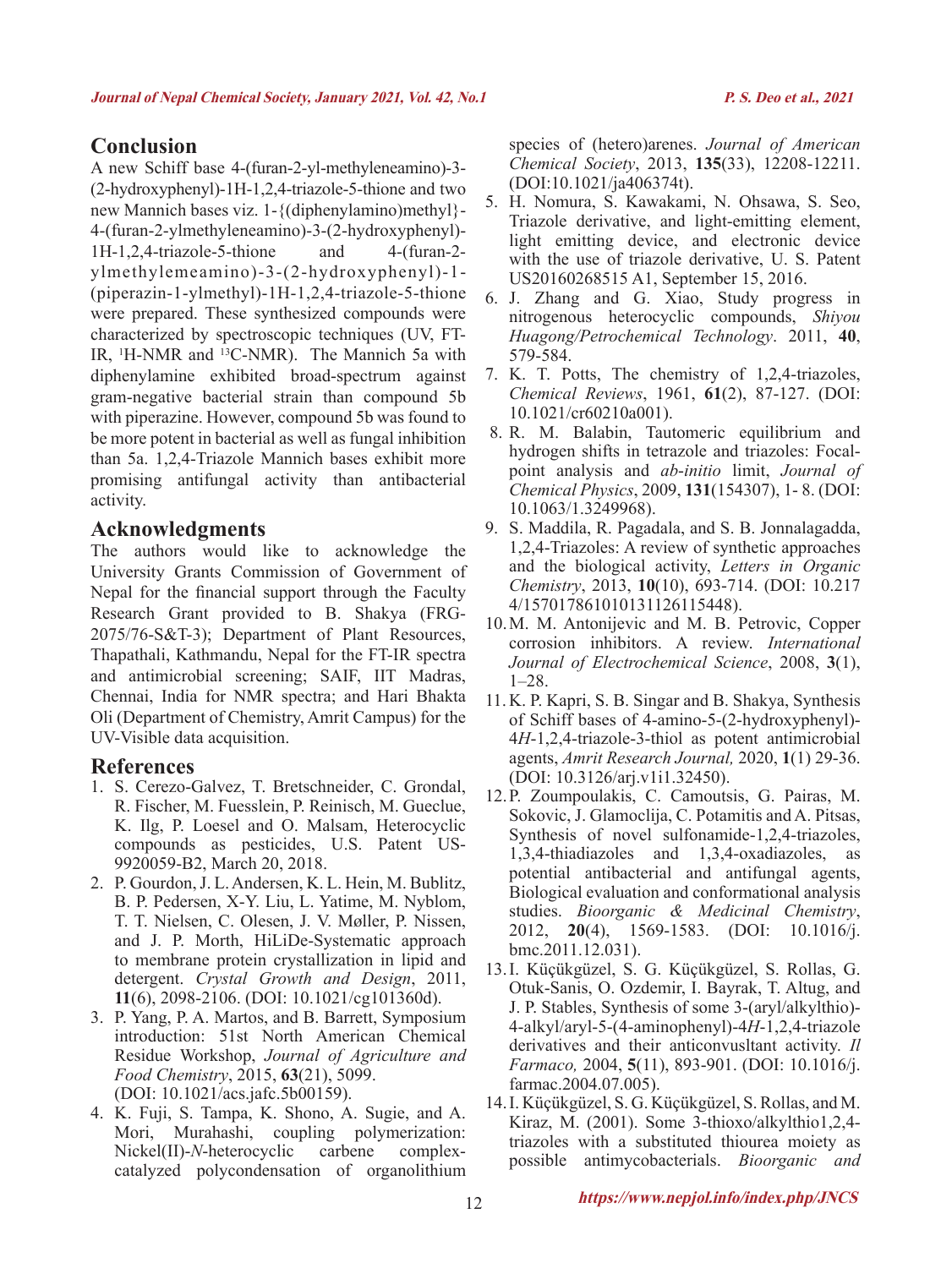*Medicinal Chemistry Letters*, 2001, **11**(13), 1703- 1707. (DOI: 10.1016/S0960-894X(01)00283-9).

- 15.R. Paprocka, M. Wiese, A. Eljaszewicz, A. Helmin-Basa, A. Gzell, B. M. Banachiewicz, and J. Michalkiewicz. 2015. Synthesis and antiinflammatory activity of new 1,2,4-triazole derivatives. *Bioorganic Medicinal Chemistry Letters.* **25**(13): 2664–2667. (DOI: 10.1016/j. bmcl.2015.04.079).
- 16.B. S. Holla, B. Veerendra, M. K. Shivananda, and B. Poojary, Synthesis characterization and anticancer activity studies on some Mannich bases derived from 1,2,4-triazoles. *European Journal of Medicinal Chemistry*, 2003, **38**(7-8), 759-767. (DOI: 10.1016/S0223-5234(03)00128-4).
- 17.Y. A. Al-Soud, I. A. Al-Masoudi, B. Saeed, U. Beifuss, and N. A. Al-Masoudi, Synthesis of new 1*H*-1,2,4-triazolylcoumarins and their antitumor and anti-HIV activities. *Chemistry of Heterocyclic Compounds*, 2006, **42**(5), 583-590. (DOI: 10.1007/ s10593-006-0130-2)
- 18.B. A. Baviskar, S. S. Khadabadi, S. L. Deore, and M. R. Shiradkar, Synthesis of clubbed triazolylIndeno [1,2-C] isoquinolines as a novel anticancer agent, *Der Pharmacia Sinica,* 2012, **3**(1), 24-30.
- 19.S. Pokuri, R. K. Singla, V. G. Bhat and G. G. Shenoy, Insights on the antioxidant potential of 1,2,4-triazoles: synthesis, screening & QSAR studies, *Current Drug Metabolism,* 2014, **14**(4), 389-397. (DOI: 10.2174/13892002156661409081 01958).
- 20.G. D. Kini, E. M. Henry, R. K. Robins, S. B. Larson, J. J. Marr, R. L. Berens, C. J. Bacchi, H. C. Nathan and J. S. Keithly, Synthesis, structure, and antiparasitic activity of sulfamoyl derivatives of ribavirin*, Journal of Medicinal Chemistry,* 1990, **33**(1), 44-48. (DOI: 10.1021/jm00163a008).
- 21.H. Gobel, Efficacy and tolerability of rizatriptan 10 mg compared with sumatriptan 100 mg: an evidence-based analysis, *Expert Review of Neurotherapeutics*, 2010, **10**(4), 499-506. (DOI: 10.1586/ern.10.24).
- 22.Y. K. Lee, and A. W. Fothergill, *In vitro* antifungal activities of amphotericin B, fluconazole, Itraconazole, Terbinafine, Caspofungin, Voriconazole, and Posaconazole against 30 clinical isolates of *Cryptococcus neoformans* var. *neoformancs*, *Mycobiology*, 2003, **31**(2), 95-98. (DOI: 10.4489/MYCO.2003.31.2.095).
- 23.C. Mauro and P. Sperlongano, Controlled clinical evaluation of 2 hyptonic triazole benzpdiazpines, estazolam and triazolam, used the night before surgical interventions, *Minerva Medica,* 1987,

**78**(18), 1381-1384.

- 24.J. C. Verster and E. R. Volkerts, Clinical pharmacology, clinical efficacy, and behavioral toxicity of Alprazolam: A review of the literature, *CNS Drug Reviews*, 2004, **10**(1), 45-47. (DOI: 10.1111/j.1527-3458.2004.tb00003.x).
- 25.P. E. Goss and K. Strasser-Weippl, Aromatase inhibitors for chemoprevention, *Best Practice & Research Clinical Endocrinology & Metabolism,* 2004, **18**(1), 113-130. (DOI: 10.1016/s1521- 690x(03)00070-8).
- 26.R. J. Santen, H. Brodie, E. R. Simpson, P. K. Siiteri and A. Brodie, History of aromatase: Saga of an important biological mediator and therapeutic target, 2009, **30**(4), 343-375. (DOI: 10.1210/ er.2008-0016).
- 27.T. Plech, J. J. Luszczki, M. Wujec, J. Flieger and M. Pizon, Synthesis, characterization and preliminary anticonvulsant evaluation of some 4-alkyl-1,2,4-triazoles. *European Journal of Medicinal Chemistry*, 2013 **60,** 208-215. (DOI: 10.1016/j.ejmech.2012.11.026).
- 28.I. Küçükgüzel, E. Tatar, G. Küçükgüzel, S. Rollas, and E. De Clercq, Synthesis of some novel thiourea deriatives obtained from 5-[(4-aminophenoxy) methyl]-4-alkyl/aryl-2,4-dihydro-3*H*-1,2,4 triazole-3-thiones and evaluation as antiviral/ anti-HIV and anti-tuberculosis agents. *European Journal of Medicinal Chemistry,* 2008, **43**, 381- 392. (DOI: 10.1016/j.ejmech.2007.04.010).
- 29.G. Charitos, D. T. Trafalis, P. Dalezis, C. Potamitis, V. Sarli, P. Zoumpoulakis, C. Camoutsis, Synthesis and anticancer activity of novel 3,6-disubstituted 1,2,4-triazolo-[3,4-*b*]-1,3,4-thiadiazole derivatives, *Arabian Journal of Chemistry*, **12**(8), 4784-4794. (DOI: 10.1016/j.arabjc.2016.09.015).
- 30.M. Tramontini, and L. Angiolini, *Mannich bases Chemsitry and Uses*, 1<sup>st</sup> edition, *CRC* Press, USA, 1994, 1, 2-2. (ISBN 0-8493-4430-1).
- 31.S. Joshi, N. Khosla and P. Tiwari, *In vitro* study of some medicinally important Mannich bases derived from anti-tubercular agent, *Bioorganic and Medicinal Chemistry*, 2004, **12**(3), 571–576. (DOI: 10.1016/j.bmc.2003.11.001).
- 32.D. Sriram, D. Banerjee and P. Yogeeswari, Efavirenz Mannich bases: Synthesis, anti-HIV and antitubercular activities. *Journal of Enzyme Inhibition and Medicinal Chemistry*, 2009, **24**(1), 1–5. (DOI: 10.1080/14756360701404159).
- 33.F. Lopes, R. Capela, J. O. Goncaves, P. N. Horton, M. B. Hursthouse, J. Iley, C. M. Casimiro, J. Bom, and R. Moreira, Amidomethylation of amodiaquine: antimalarial *N*-Mannich base derivatives, *Tetrahedron Letters*, 2004, **45**(41),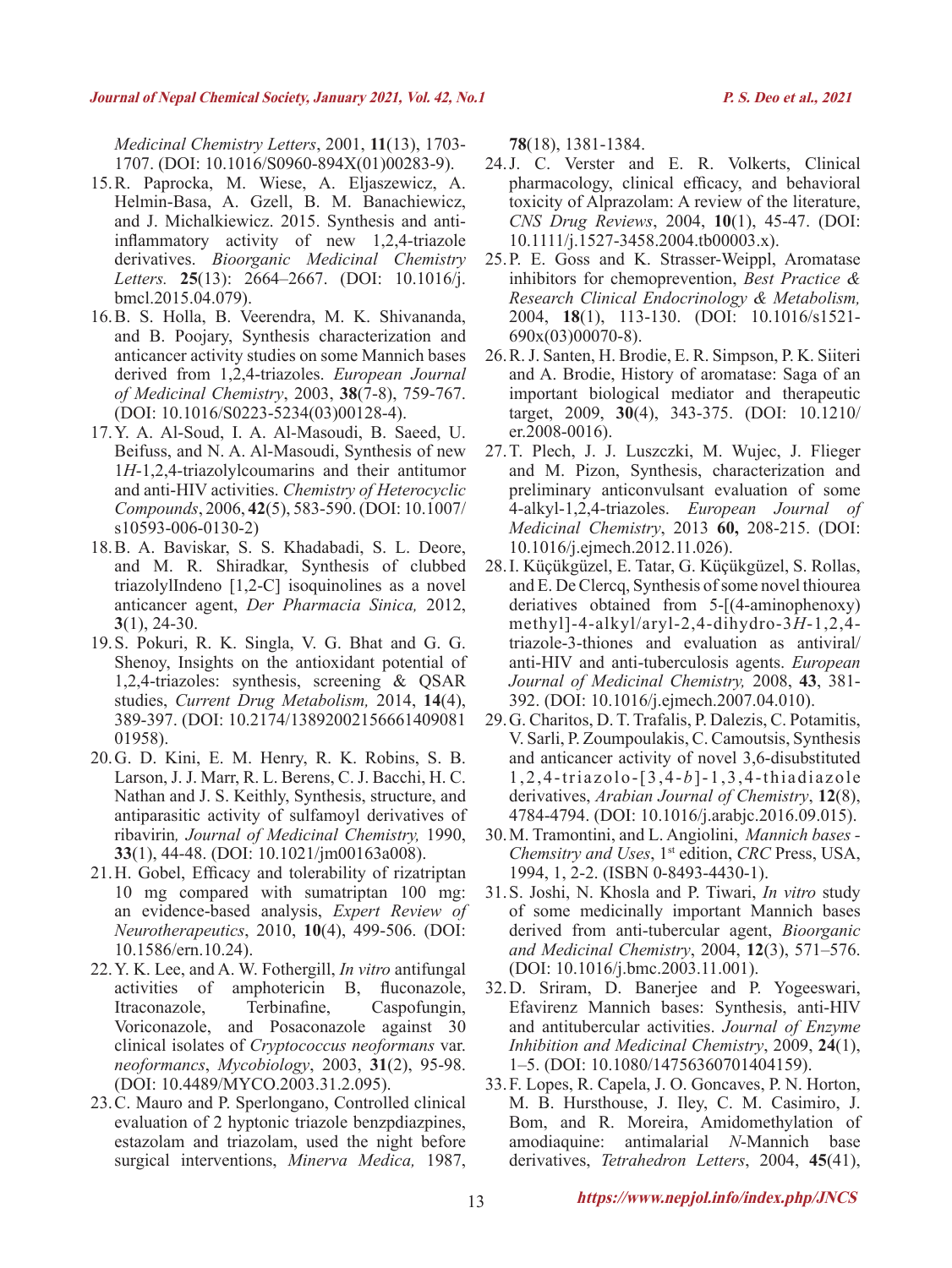7663-7666. (DOI: 10.1016/j.tetlet.2004.08.093).

- 34.M. G. Ferlin, G. Chiarelotto, F. Antonucci, L. Caparrotta, and G. Froldi, Mannich bases of 3*H*-pyrrolo[3,2-*f*] quinolone having vasorelaxing activities, *European Journal of Medicinal Chemistry*, 2002, **37**(5), 427-434. (DOI: 10.1016/ S0223-5234(02)01355-7).
- 35.Y. Ivanova, G. Momekov, O. Petrov, M. Karaivanova, and V. Kalcheva, Cytotoxic Mannich bases of 6-(3-aryl-2-propenoyl)-2(3*H*) benzoxazolone. *European Journal of Medicinal Chemistry*, 2007, **42**(11-12), 1382–1387. (DOI: 10.1016/j.ejmech.2007.02.019).
- 36. M. Köksal, N. Gökhan, E. Küpeli, E. Yesilada, and H. Erdogan, Analgesic and antiinflammatory activities of some new Mannich bases of 5-nitro-2-benzoxazolinones. *Archives* of *Pharmacal Research*, **30**(4), 419–424. (DOI: 10.1007/ bf02980214).
- 37.M. Ashok, B. S. Holla, and B. Poojary, Convenient one pot synthesis and antimicrobial evaluation of some new Mannich bases carrying 4-methylthiobenzyl moiety, *European Journal of Medicinal Chemistry*, 2007, **42**(8) 1095–1101. (DOI: 10.1016/j.ejmech.2007.01.015).
- 38.S. N. Pandeya, D. Sriram, G. Nath, and E. De Clercq, Synthesis, antibacterial, antifungal and anti-HIV activities of norfloxacin Mannich bases, *European Journal of Medicinal Chemistry*, 2000, **35**(2), 249–255. (DOI: 10.1016/s0223- 5234(00)00125-2).
- 39.S. C. Vashishtha, G. A. Zello, K. H. Nienaber, J. Balzarini, E. De Clercq, J. P. Stables, J. R. Dimmock, Cytotoxic and anticonvulsant aryloxyaryl Mannich bases and related compounds. *European Journal of Medicinal Chemistry*, 2004, **39**(1), 27– 35. (DOI: 10.1016/j.ejmech.2003.09.011).
- 40.E. Bennet-Jenkins, and C. Bryant, Novel sources of anthelmintics, *International Journal for Parasitology*, 2004, **26**(8-9), 937–947. (DOI: 10.1016/S0020-7519(96)80068-3).
- 41.W. Malinka, P. Swiatek, B. Filipek, J. Sapa, A. Jezierska, and A. Koll, Synthesis, analgesic activity and computational study of new isothiazolopyridines of Mannich base type, *Il Farmaco*, 2005, **60** (11-12), 961–968. (DOI: 10.1016/j.farmac.2005.08.005).
- 42.M. K. Scott, G. E. Martin, D. L. DiStefano, C. L. Fedde, M. J. Kukla, D. L. Barrett, W. J. Baldy, R. J. Eldin Jr., J. M. Kesslick, J. R. Mathiasen, R. P. Shank, and J. L. Vaugt, Pyrrole Mannich bases as potential antipsychotic agents, *Journal of Medicinal Chemistry*, 1992, **35**(3), 552–558. (DOI: 10.1021/jm00081a018).
- 43.M. L. Edwards, H. W. Ritter, D. M. Stemerick, and K. T. Stewart, Mannich bases of 4-phenyl-3-buten-2-one: A new class of antiherpes agent, *Journal of Medicinal Chemistry*, 1983, **26**(3), 431–436. (DOI: 10.1021/jm00357a020).
- 44.F. P. Otto, Liquid hydrocarbon fuels containing high molecular weight Mannich bases, U. S. Patent, US3649229, March 14, 1972.
- 45.J-J. Lin, S-F. Lin, T-T. Kuo, F-C. Chang, and F-P. Tseng, Synthesis and epoxy curing of Mannich bases derived from bisphenol A and poly(oxyalkylene)diamine, *Journal of Applied Polymer Science*, 2000, **78**(3), 615-623. (DOI: 10.1002/1097-4628(20001017)78:3<615::AID-APP170>3.0.CO;2-N).
- 46.V. M. Balakin, S. M. Balakin, and A. G. Tesler, A study of reactions of polymers containing primary or secondary amino groups in their structure. Deposited Doc., 1977, VINITI, 1359-1377. (Chem. Abstr. *90*, 187670).
- 47.R. E. Karll and R. J. Lee, Process and compositions, US Patent 4384138, May 17, 1983.
- 48.C. Mannich and W. Krosche, Ueber ein kondensationsprodukt aus formaldehyd, ammoniak und antipyrin, *Archiv der Pharmazie*, 1912, 250(1), 647-667. (DOI: https://doi. org/10.1002/ardp.19122500151).
- 49.C. Zhang, A. Cheng, J. Tang, G. Yang and H. Xi, Synthesis and biological activity of novel Mannich bases of 5-alkyl-1,2,4-triazole, *Chinese Journal of Applied Chemistry*, 2016, **33**(5), 554-564. (DOI: 10.11944/j.issn.1000-0518.2016.05.150267).
- 50.B. S. Furniss, A. J. Hannaford, P. W. G. Smith, and A. R. Tatchell, *Vogel's Text Book of Practical*  th *Organic Chemistry,* 5 Ed. Longman Scientific and Technical, copublished in the United States with John Wiley and Sons Inc., New York, USA, **1991**; pp 1077 & 1269.
- 51.N. Ergenc, N. Ulusoy, G. Capan, G. O. Sanis and M. Kiraz, Synthesis and antimicrobial properties of new 4-(alkylidene/arylidene)-amino-5-(2 furanyl)-2,4-dihydro-3*H*-1,2,4-triazole-3-thiones and 6-aryl-3-(2-furanyl)-7*H*-1,2,4-triazole[3,4-*b*] [1,3,4] thiadiazines, *Archiv der Pharmazie*, 1996, **329**(8-9), 427-430. (DOI: 10.1002/ ardp.19963290811).
- 52.J. R. Reid and N. D. Heindel, Improved synthesis of 5-substituted-4-amino-3-mercapto-(4*H*)-1,2,4 triazoles, *Journal of Heterocyclic Chemistry,* 1976, **13,** 925-926. (DOI: 10.1002/jhet.5570130450B.
- 53.D. Sunil, A. M. Isloor, P. Shetty, B. Chandrakantha and K. Satymoorthy, Synthesis, characterization and *in vitro* cytotoxic properties of some new Schiff and Mannich bases in Hep G2 cells,